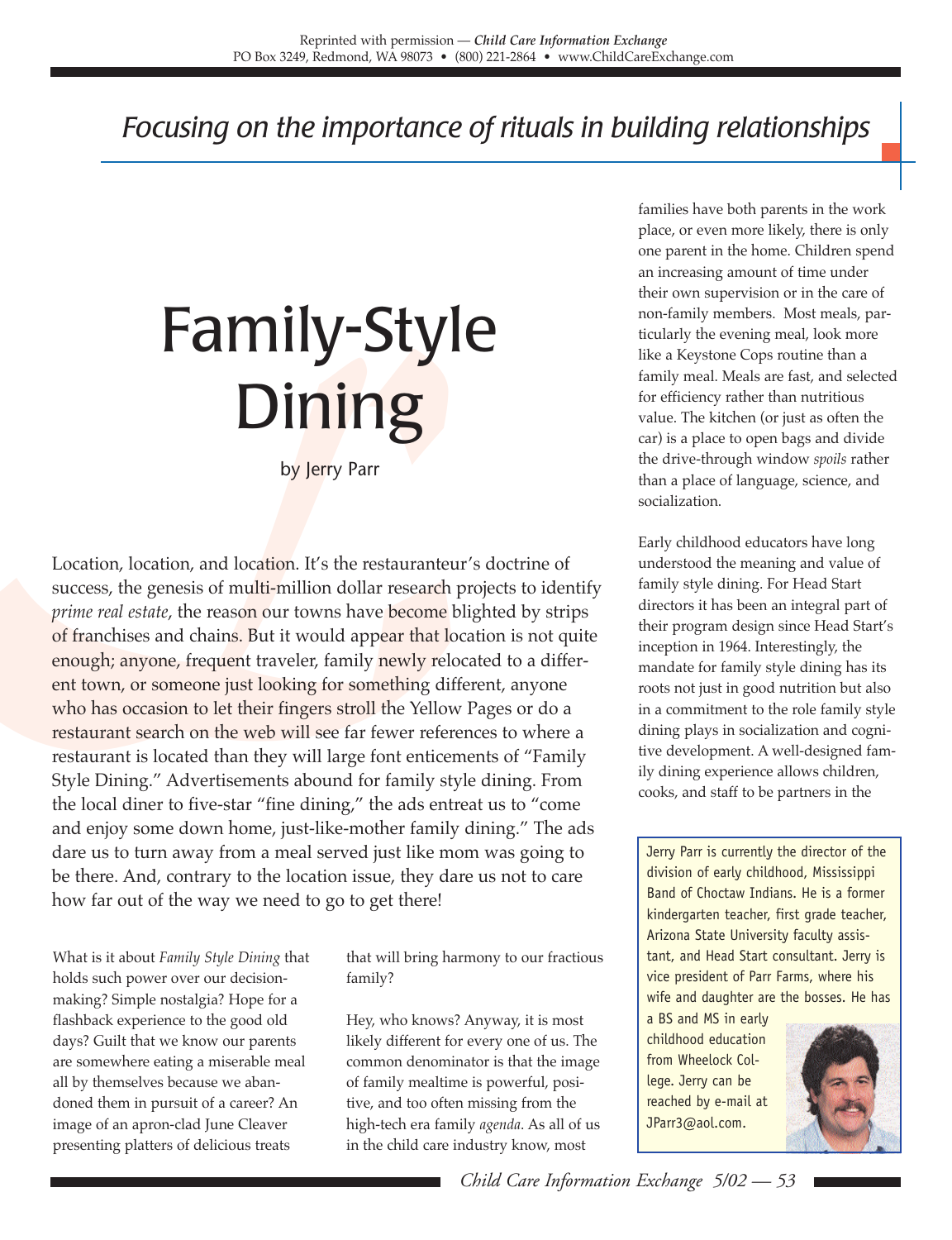meal, teaching and learning from each other, cherishing noise and spills, examining the physics behind the creamed corn cascading down the face of the clock, encouraging choices, decision-making, problem-solving, sharing and caring, math, science, language, and faith. When a puddle of spilled milk becomes a time of exploration and there is more spaghetti on the outside than the inside, but that's ok; when a tiny hand holding a giant spoon tries to aim some taters at a plate and misses, but that's ok; when intergenerational relationships have a chance to form and ideas are exchanged among staff and children and it's ok, then the meal is not just food for tummies . . . it's food for thought.

Every early childhood practitioner knows the importance of routines in a child's development. Routines play a pivotal role in the development of trust, attachments, autonomy, and early learning. Repetition and familiarity are by-laws of a developmentally sound curriculum. What better place to start than at the family table, or the classroom table? Cooking and eating together can be a wonderful classroom routine. Teachers can help children make recipes with words and pictures prior to guiding them through the cooking experience. Cooking with children is the perfect *webbing* experience, integrating social, emotional, and cognitive development. When children help prepare the meal they are engaging all their senses, in a natural context, in concept and skill development areas that nurture their abilities to become life long learners: language, spatial relationships, numbers and numeration, letter and sound recognition, discrimination, predicting, cause and effect . . . the list is infinite. Cooking is as much magic as science: the magic of transforming solids into liquids, turning a cardboard box of stuff into lunch . . . and meals into memories.

For many of us family style dining provided opportunities to share time with

our parents and siblings that could not occur in any other context. The meal was a routine that satisfied more than our appetites. The meal was a sanctuary from all the influences and enormities that cluttered our days. The smells and sounds of food being prepared, the comforting sight of dishes with cracks and chips that could each be identified and cataloged by incident (usually with a memory of three fingers pointing at three different culprits and the chorus of "he did it" loud enough to crack the remaining plates stacked beside the dish sink).

Dinner bowls filled with steaming veggies lined up along the entire table neighbored with a platter of meat . . . chicken or chops, burgers or steaks, and always a huge salad with homemade dressing (sometimes warm . . . try to forget that!). Breakfast always had eggs in some form: scrambled, poached, fried (always sunny side up), hidden in a waffle, omelet, soft boiled in its own little cup (which could double as an eye wash cup), medium boiled on toast and butter (our family received personalized Christmas cards from the upstate New York Butter Association).

No matter what was on the table, no matter what the day had been like, no matter what the rest of the day had in store . . . mealtime was family time. It was not negotiable; it required no periphery diversions . . . the television was off (not an issue until we were teens since we didn't have a television before that!) and the phone went unanswered (except by the neighbors using the same party line . . . still the best answering machine I've ever had!). The meal was all the entertainment our family required — and it was extremely entertaining!

Roles and responsibilities were defined and refined at that table. The pecking order was identified and challenged (never successfully but always mightily). Fears were laid to rest (or exaggerated

for little brother if mom stepped out of earshot long enough). Ideas were researched and accepted or rejected. Dreams were shared. Myths about schoolyard bullies, tough grading teachers, and crabby neighbors were shattered or perpetuated (often depending upon the color of the meat served that meal; steak still tends to bring out the mischief in my family). We talked, we cried, we yelled, we *muttered* under our breath (I never completely understood that one until I became a Popeye fan; he is the absolute master of mutter!). We shielded each other and we told on each other; but everything was safe under the protective umbrella of *mealtime*. Everyone knew where to sit (and when), who went first (and last), who got the new glass (acquired from the gas station because we filled up the Mercury), and who would be the first one to embellish the events of the day (youngest to oldest).

I had an opportunity to witness the long term effects of family style dining when I was invited to a co-worker's summer cabin recently. We were all sitting at an old scarred table making ham sandwiches when a rickety screen door announced the arrival of five elderly men (the youngest was 91!). Everyone (but me) jumped from their chairs when the five men walked into the cabin. I thought that this was a wonderful sign of respect. I continued to think so as my co-worker nudged me from my seat (and my sandwich!), with more than a little fear on her face. It turns out the five men were brothers and I was sitting in one of their seats . . . the same seat he had used for more than 90 years! Different chair, different location; but that was his place at the table between the same two brothers and across from the same two brothers that he has sat between for nine decades! The good news was I got out of the chair in time. The great news was that he hated horseradish so I got my sandwich back. Routines, rituals, and traditions that survived time and every other change that befell